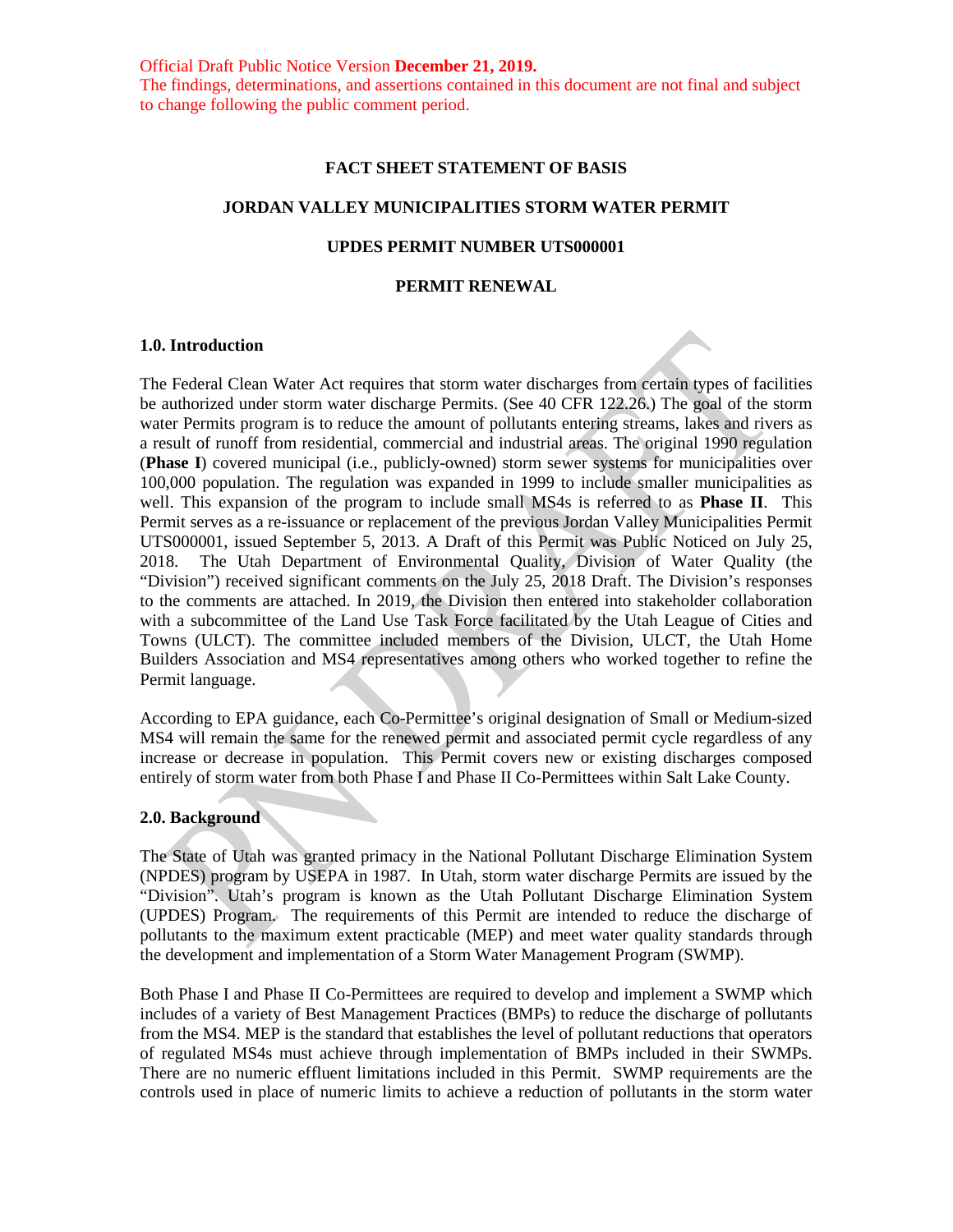discharge from small MS4s.A SWMP is comprised of six minimum control measures which include:

- 1) Public Education and Outreach
- 2) Public Involvement/Participation
- 3) Illicit Discharge Detection and Elimination
- 4) Construction Site Storm Water Runoff Control
- 5) Long-Term Storm Water Management in New Development and Redevelopment (Post-Construction Storm Water Management)
- 6) Pollution Prevention and Good Housekeeping for Municipal Operations

The Co-Permittees must develop a SWMP that meets the requirements of the six minimum measures and protects state waters from pollution, contamination, and/or degradation. The Permit allows the MS4 flexibility to determine appropriate BMPs to satisfy each of the six minimum control measures. The BMPs employed to reduce pollutants to the MEP may be different for each small MS4 given the unique local concerns that may exist and the different possible pollutant control strategies. The Division may evaluate the Co-Permittees' proposed storm water BMPs to determine if they meet the requirements of this Permit and if an improvement to the MEP can be achieved. Evaluation of the effectiveness of a SWMP and application of the MEP standard should be an iterative process. The standard of MEP and the necessary modifications to the SWMP should continually adapt to current conditions and BMP effectiveness. The Co-Permittees must continually assess the effectiveness of the current BMPs and expand or better tailor the BMPs to comply with this Permit and protect water quality, and to satisfy the appropriate water quality requirements of the *Utah Water Quality Act*.

## **3.0. Changes in the Jordan Valley Municipalities MS4 Permit**

Significant changes and clarifications to the Permit are listed below:

## **Permit Area and Eligibility**

Permit Part 1.2.1.1 describes the Phase I Co-Permittee as all areas within unincorporated Salt Lake County not owned or operated by the Greater Salt Lake Municipal Service District (MSD).

Millcreek City and the MSD have been added to Permit Part 1.2.1.2.

## **Application and Storm Water Management Program**

This Permit serves as both a renewal Permit for those covered under the previous Permit as well as provides coverage for New Applicants. **Renewal Co-Permittees** should have fully implemented SWMPs that reflect the permit requirements of the previous permit cycle. An exception to this is given for Co-Permittees that were designated during the previous Permit term who have 5 years from the date of their submitted NOI to develop, fully implement and enforce their SWMP. Renewal Co-Permittees must continue to implement their SWMP developed in accordance with the Previous Jordan Valley Municipalities Permit, while updating their SWMP document pursuant to the renewed permit. New applicants are given the full Permit term to implement a SWMP except where specific deadlines are indicated.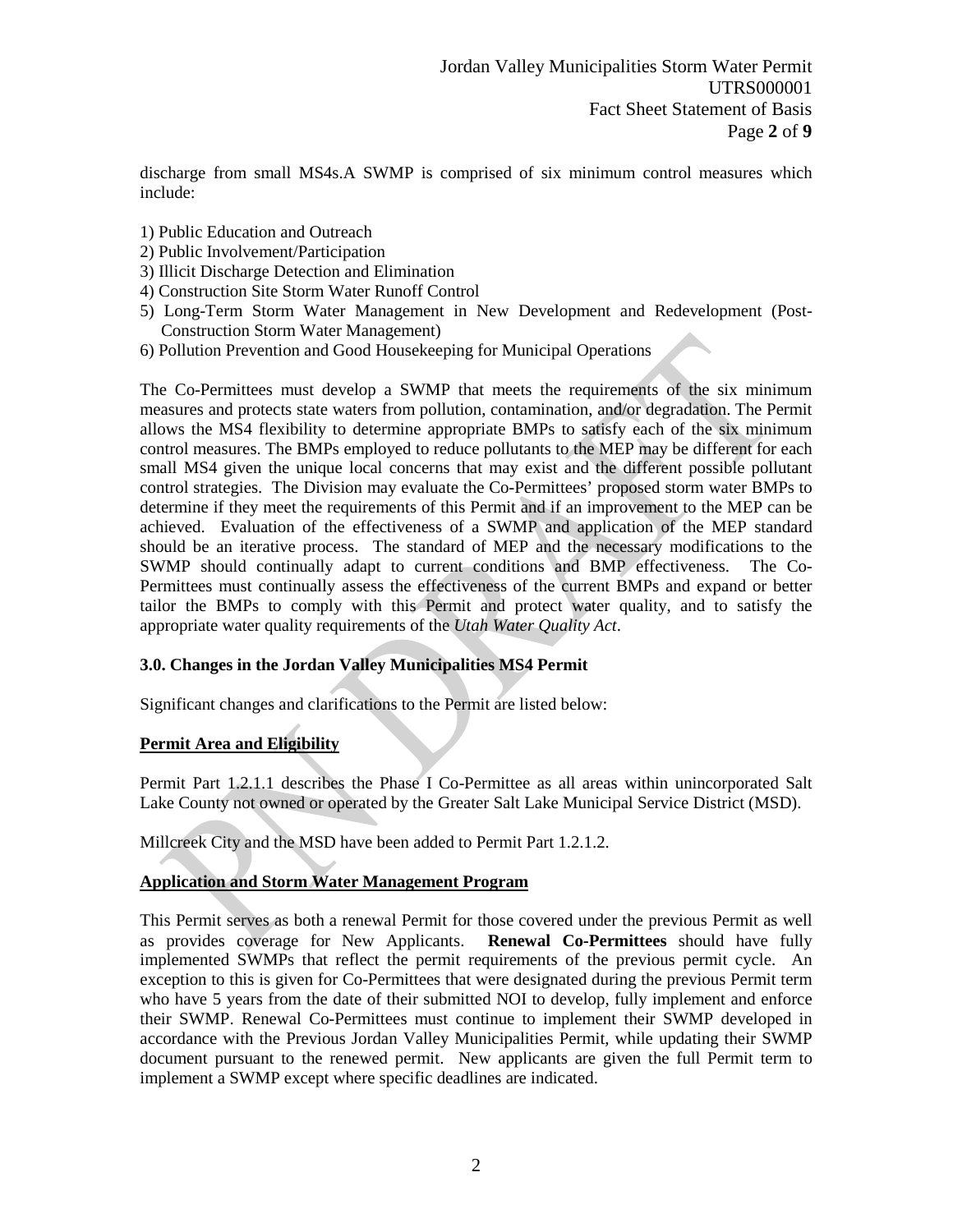Jordan Valley Municipalities Storm Water Permit UTRS000001 Fact Sheet Statement of Basis Page **3** of **9**

New Applicants will have **180 days** from Division notification to submit a Notice of Intent (NOI) and SWMP in accordance with Part 2.1 of this Permit. Renewal Co-Permittees have 180 days from the effective date of this Permit to submit an updated SWMP in accordance with Part 2.3. of this Permit.

## **Limitations on Coverage**

The reference to the Endangered Species Act has been removed from the Permit.

### **Threatened or Endangered Species and Historic Properties**

The reference to threatened or endangered species or historic properties has been removed from the Permit.

# **Nitrogen and Phosphorus Reduction**

The significant increase in recent years of nitrogen and phosphorus in water bodies across the country has intensified water quality problems. Too much nitrogen and phosphorus can cause serious water quality problems. Nutrient pollution impairs drinking water, endangers aquatic life and threatens the recreational use of Utah's streams, rivers, and lakes.

The Division has already identified numerous watersheds in the state that are affected by high nutrient levels. In an effort to reverse this disturbing trend,

As part of Utah's adaptive management approach, site-specific strategies that account for the differences in water bodies and their sources of nutrient pollution must be addressed. Therefore, Co-Permittees must incorporate specific measurable goals regarding the need to reduce nutrients in storm water. Compliance with this requirement can be achieved by determining sources that are contributing to, or have the potential to contribute, nutrients to the waters receiving the MS4 discharge authorized under this Permit. Co-Permittees must then prioritize these targeted sources and distribute educational materials or equivalent outreach accordingly. More information on nutrient issues in Utah's waters can be found at: nutrients.utah.gov

## **Public Education and Outreach on Storm Water Impacts**

Permit Part 4.2.1. lists four audiences that documented education and outreach efforts must address. The second audience has been changed from businesses, institutions, and commercial facilities to institutions, industrial and commercial facilities. The fourth audience has been changed from MS4 industrial facilities to MS4-owned or operated facilities.

A frequency of action has been added to Permit Part 4.2.1.3. Upon the effective date of this permit, Co-Permittees must provide and document information given to institutions, industrial, and commercial facilities on an annual basis of the Co-Permittee's prohibition against and the water quality impacts associated with illicit discharges and improper disposal of waste.

Although there is little change in this minimum control measure since the last Permit term, the Division wishes to clarify that "outreach" is active and requires contact by the Co-Permittee and an exchange of education and information. Making information only available on a website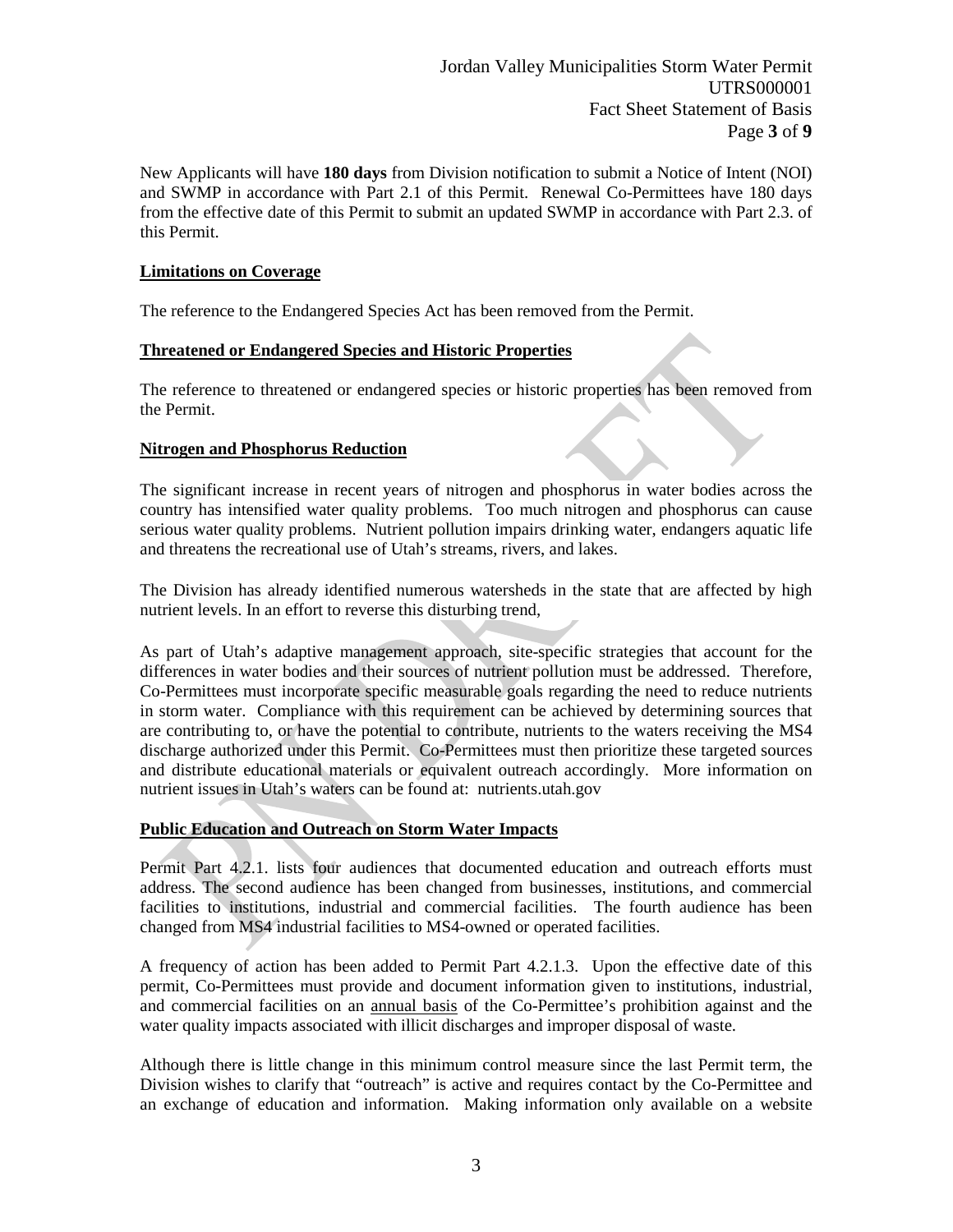without further action or outreach is passive education and does not adequately meet the intent of the Permit requirements. The Division expects that the Co-Permittee will actively "reach out" to targeted audiences and targeted sources and provide information and education. The Division encourages and recommends that Co-Permittees collaborate on the nutrient-related requirements in this renewal Permit as well as other targeted audiences and pollutants.

Co-Permittees must include written documentation or rationale as to why particular BMPs were chosen for its public education and outreach program as well as thorough documentation of all activities, frequency of activity, and content of public education and outreach deliverables.

# **Public Involvement/Participation**

If a Co-Permittee maintains a website, a current version of the SWMP document must be posted on the website within 180 days (increased from 120 days) from the effective date of this Permit (Permit Part 4.2.2.3.). The online SWMP document must be updated as needed (according to Permit Part 4.4.) and shall remain on the website for the entire Permit term. In order for the public to review and provide input for the life of the Permit, the online SWMP document must indicate a contact person and phone number or email address in which to provide input or pose questions (Permit Part 4.2.2.3.).

# **Illicit Discharge Detection and Elimination**

The requirements for priority areas inspections and dry weather screening have been separated into two distinct Permit citations (Permit Parts 4.2.3.3.2 and 4.2.3.3.3, respectively) to improve clarity. Priority area inspections are to be conducted annually at a minimum (Permit Part 4.2.3.3.2). Dry weather screening of each outfall must be conducted at least once every 5 years (Permit Part 4.2.3.3.3).

The Division has added the requirement that the Co-Permittee notify the Division of dischargers to the MS4 that need a separate UPDES Permit such as an Industrial Storm Water Permit or Construction Dewatering Permit (Permit Part 4.2.3.3.4).

Permit Part 4.2.3.11includes the wording "Co-Permittees shall require that all staff, contracted staff, or other responsible entities, that as part of their normal job responsibilities might come into contact with or otherwise observe an illicit discharge or illicit connection to the MS4 including office personnel who might receive initial reports of illicit discharges, receives annual training in the IDDE program…" in. The wording has changed to clarify which MS4 staff should be trained. Co-Permittees must ensure through tracking of attendance that appropriate staff has received annual training. If some staff were unable to attend the yearly training that was offered, it is the Co-Permittee's responsibility to offer another form of training to meet this Permit requirement. Although online training and certification is not specifically required by this Permit, this is one option to ensure that all appropriate staff receives the necessary training that is required throughout this Permit. A requirement to ensure that new hires are trained within 60 days of hire date has also been added to Permit Part 4.2.3.11.

Based on a comment received regarding Co-Permittee responsibility for third-party discharges, Permit Part 4.2.3.6.2 was added: " Although Co-Permittees are required to prohibit illicit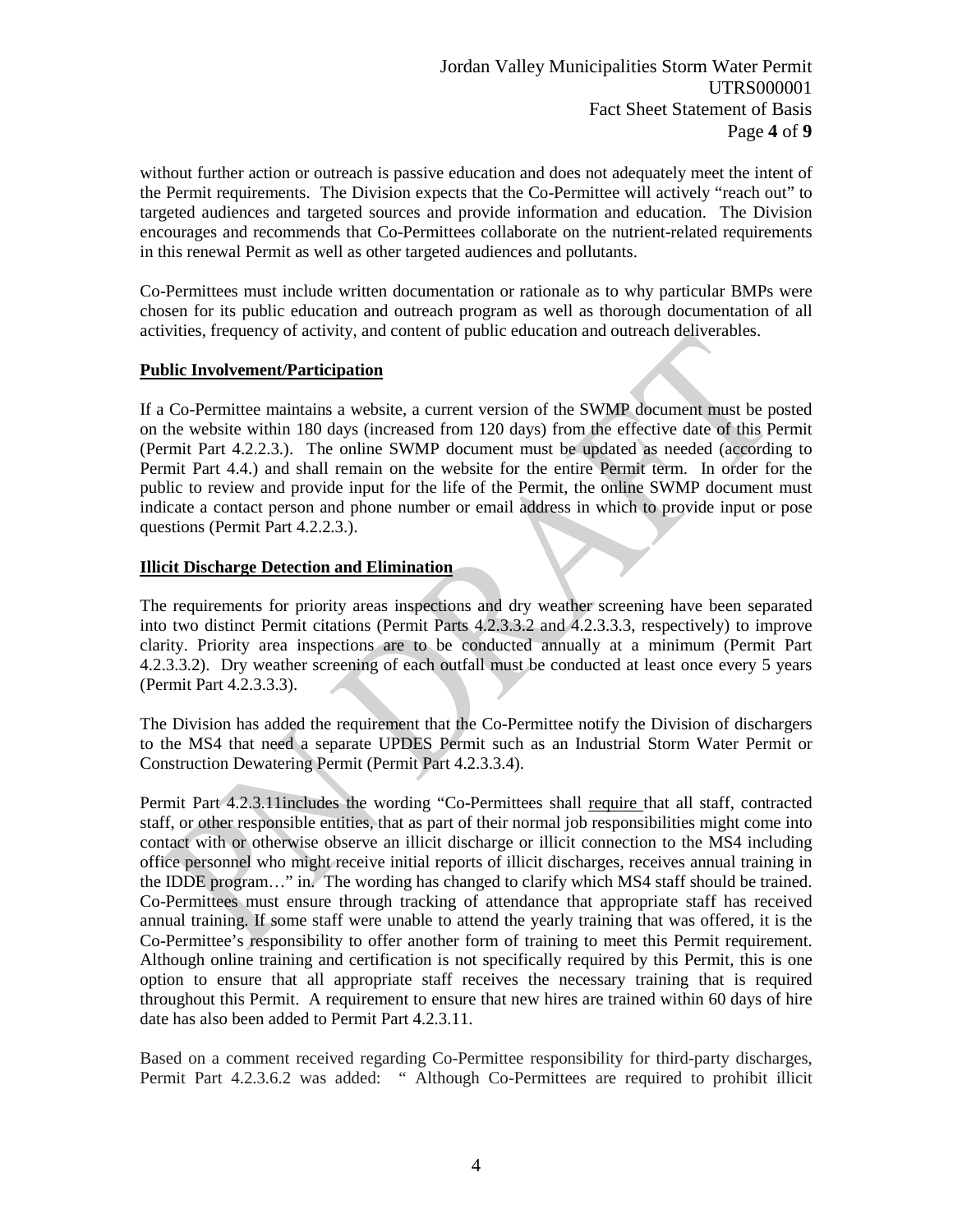discharges within their boundaries and to take appropriate action to detect and address any violations, this Permit does not impose strict liability on Co-Permittees."

## **Construction Site Storm Water Runoff Control**

The threshold for construction site storm water runoff control has been clarified to "construction sites with a land disturbance of greater than or equal to one acre, including projects that are part of a larger common plan of development or sale *which collectively disturbs land greater than or equal to one acre…"*

Permit Part 4.2.4.2.1 has added an appeals process as part of the procedures to ensure compliance to be posted in a publicly available location. An appeals process will allow a construction operator to appeal an enforcement option.

Permit Part 4.2.4.3.1 has changed the pre-construction SWPPP *review* requirement to a preconstruction *meeting* requirement.

Permit Part 4.2.4.3.2 has clarified the factors for determining a priority construction site.

Permit Part 4.2.4.4. prohibits an individual or entity who prepares a SWPPP for a construction project from performing construction site inspections on behalf of a Co-Permittee on that site.

Permit Part 4.2.4.4.1 has added the requirements for qualified Co-Permittee storm water inspectors.

Permit Part 4.2.4.4.4 allows for the use of an electronic inspection tool by the Co-Permittees in place of in person, on-site inspections for up to one-half of inspections at a construction site.

Permit Part 4.2.4.5. has added language that requires the Co-Permittee to ensure annual training of staff as well as the training of new hires within 60 days of hire.

# **Long-Term Storm Water Management in New Development and Redevelopment (Post-Construction Storm Water Management)**

The threshold for long-term storm water management has been clarified to "construction sites with a land disturbance of greater than or equal to one acre, including projects less than one acre that are part of a larger common plan of development or sale *which collectively disturbs land greater than or equal to one acre…"*

Permit Part 4.2.5.2.1 *requires* by **March 1, 2020** all new development projects meeting the applicable threshold to manage rainfall on-site, and prevent the off-site discharge of the precipitation from all rainfall events less than or equal to the 80th percentile rainfall event. If not feasible, a rationale must be provided for the use of alternative design criteria.

By **March 1, 2020**, redevelopment projects meeting the applicable threshold that increase the impervious surface by greater than 10%, shall manage rainfall on-site, and prevent the off-site discharge of the net increase in the volume associated with the precipitation from all rainfall events less than or equal to the 80th percentile rainfall event.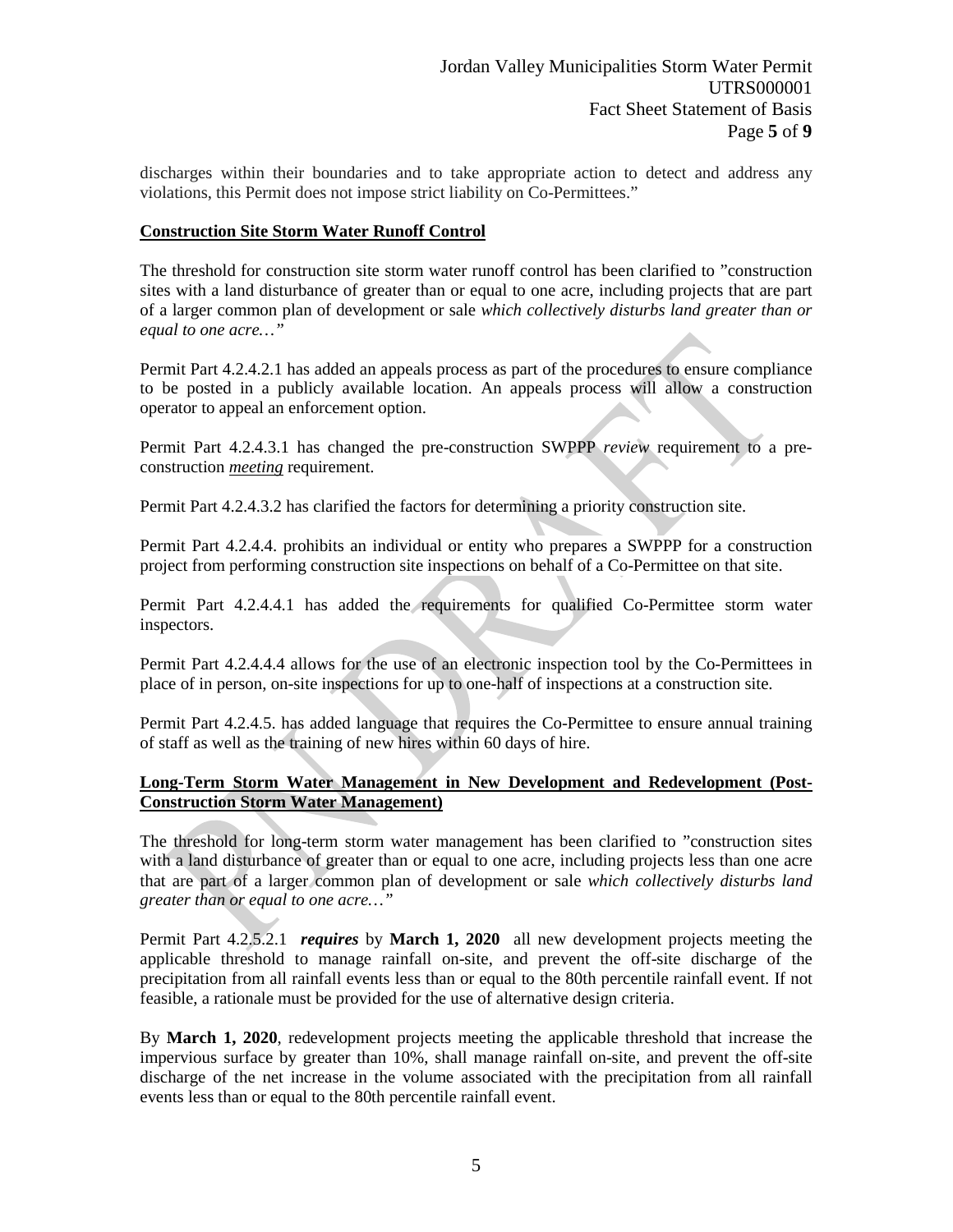This water quality volume based methodology will reduce the runoff from a site from the small frequently occurring storms which have a strong negative cumulative impact on receiving water quality. The July 25, 2018 Draft Permit included a retention requirement equivalent to the water quality volume associated with the  $90<sup>th</sup>$  percentile storm event for new and redevelopment. Based upon input provided by the development community and permitted MS4s during the Land Use Task Force stakeholder process, the retention requirement was for new and redevelopment were separated and reduced to the  $80<sup>th</sup>$  percentile storm event.

This water quality volume based methodology will reduce the runoff from a site from the small frequently occurring storms which have a strong negative cumulative impact on receiving water quality. The rationale for using the 80th percentile event is that it represents the majority of runoff volume on an annual basis, and that larger events would be very difficult and costly to control. This objective must be accomplished by the use of a combination of practices; site design, structural and non-structural controls that are designed, constructed, and maintained to infiltrate, evapotranspire and/or harvest and reuse rainwater.

The 80th percentile rainfall event is the event whose precipitation total is greater than or equal to 80 percent of all storm events over a given period of record. Guidance related to this requirement is available on the Division's website at [https://deq.utah.gov/water-quality/low-impact](https://deq.utah.gov/water-quality/low-impact-development)[development](https://deq.utah.gov/water-quality/low-impact-development)

Retention must be accomplished by the use of Low Impact Development (LID) practices that are designed, constructed, and maintained to infiltrate, evapotranspire and/or harvest and reuse rainwater as described in Permit Part 4.2.5.1.3 and per the Division's "A Guide to Low Impact Development within Utah" located on the DWQ website.

Co-Permittees must allow for use of a minimum of five LID practices from the list in Appendix C of "A Guide to Low Impact Development within Utah." If a Co-Permittee has not adopted specific LID guidelines, any LID approach that is described in DWQ's LID manual and feasible may be used to meet this requirement.

If an LID approach cannot be utilized, the Co-Permittee must document an explanation of the reasons preventing this approach and the rationale for alternative criteria per Permit Part 4.2.5.1.5. Guidance for assessing and documenting site conditions and feasibility can be found in DWQ's "A Guide to Low Impact Development within Utah" Appendix B "Storm Water Quality Report Template" located on the DWQ website at: [https://deq.utah.gov/water-quality/low-impact](https://deq.utah.gov/water-quality/low-impact-development)[development](https://deq.utah.gov/water-quality/low-impact-development) 

The definition of LID infeasibility has been expanded from the July 25, 2018 draft permit to include high groundwater, drinking water source protection areas, soil conditions, slopes, accessibility, excessive costs, or others.

Permit Part 4.2.5.3.1 requires procedures for site plan review that evaluate water quality impacts and that are applied though the life of the project from conceptual design to project closeout.

Permit Part 4.2.5.3.2 requires Co-Permittees to review post construction plans to ensure long-term controls are implemented which meet the permit requirements.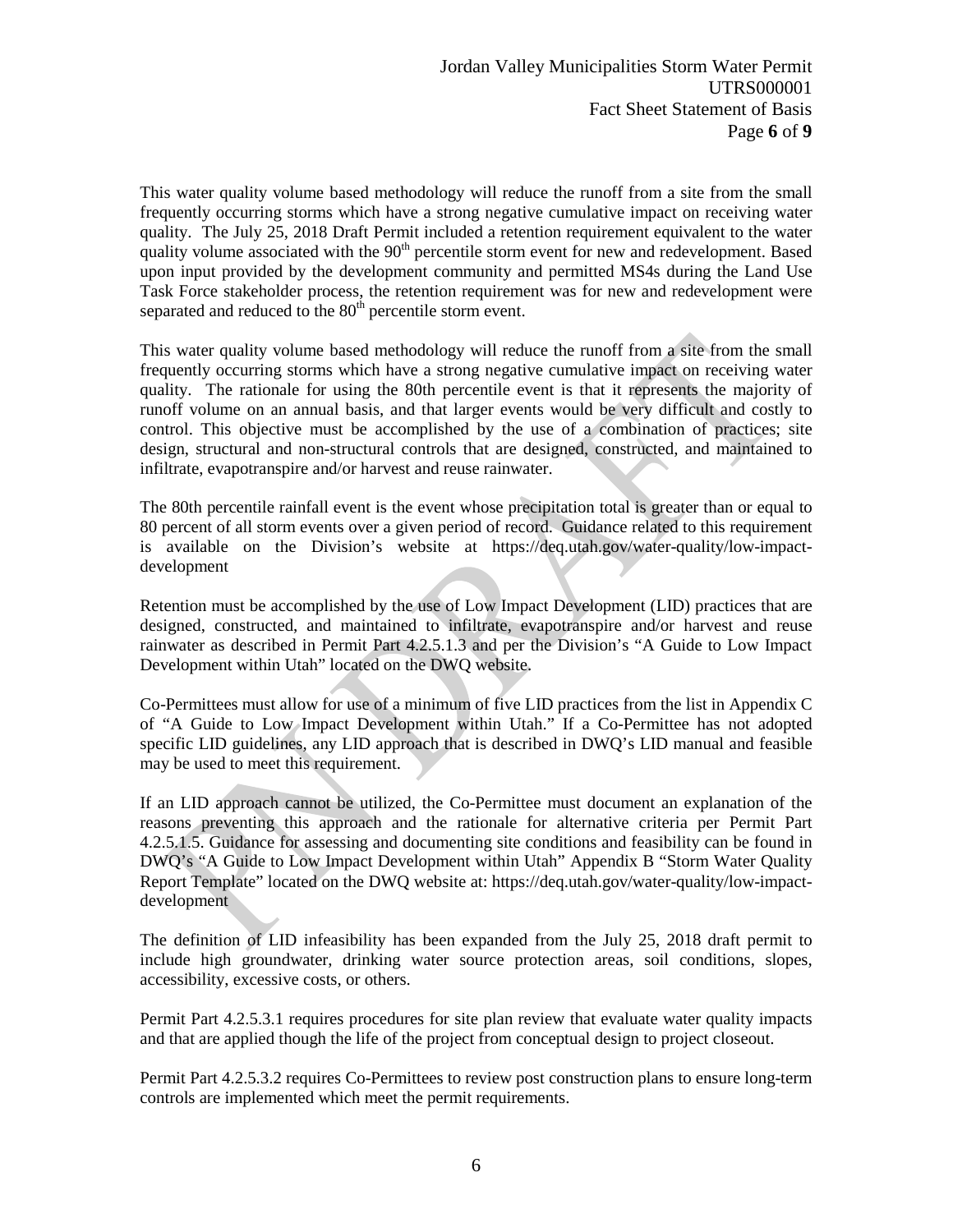Permit Part 4.2.5.2.4 requires that permanent structural BMPs be inspected to ensure the BMPs were constructed as designed. Prior to closing out a construction project.

Permanent structural BMP inspection requirements have been reduced from a minimum or annually to at least every other year or as necessary to maintain functionality of the control (Permit Part 4.2.5.2.5).

Previous Permit Part 4.2.5.3.3 requiring a retrofit plan has been moved to Permit Part 4.2.6 Pollution Prevention and Good Housekeeping for Municipal Operations.

Permit 4.2.5.6. requires that all staff involved in post-construction storm water management, planning and review, and inspections and enforcement be trained on an annual basis. New hires must be trained within 60 days of hire.

Previous Permit Part 4.2.5.4.2 has been removed.

### **Pollution Prevention and Good Housekeeping for Municipal Operations**

This minimum control measure has been reorganized to more clearly outline the requirements for "high priority" municipal facilities and overall SOP development and implementation for all facilities and municipal operations. Guidance for evaluating "high priority" municipal facilities and preparing SOPs will be developed as separate Fact Sheets by the Division.

Permit Part 4.2.6.4. requires Co-Permittees to develop and implement a Storm Water Pollution Prevention Plan (SWPPP) for each "high-priority" Co-Permittee-owned or operated facility within 180 days from the effective date of this Permit. The SWPPP must identify potential sources of pollution, describe and ensure implementation of practices that are to be used to reduce pollutants in storm water discharges associated with activity at the facility and must include a site map showing the information required in Permit Part 4.2.6.4. The previous Permit required SOPs to address many of these requirements and these SOPs, provided that they meet the Permit requirements, may be used as part of this SWPPP document. SOPs must be tailored to the specific Co-Permittee, facility, or operational procedure and must not contain generic descriptions of municipal activities.

In Permit Part 4.2.6.5.1, visual inspection frequency has been reduced from weekly to monthly. In Permit Part 4.2.6.5.2, comprehensive inspection frequency has been reduced from quarterly to semi-annually.

In Permit Part 4.2.6.5.3, visual observation frequency has been reduced from quarterly to annually.

Previous Long-Term Storm Water Management in New Development and Redevelopment Permit Part 4.2.5.3.3 requiring a retrofit plan has been moved to Permit Part 4.2.6.9.

Permit Part 4.2.6.10. requires that all employees, contracted staff, and other responsible entities involved in construction, operation, or maintenance job functions that are likely to impact storm water quality be trained on an annual basis. New hires must be trained within 60 days of hire..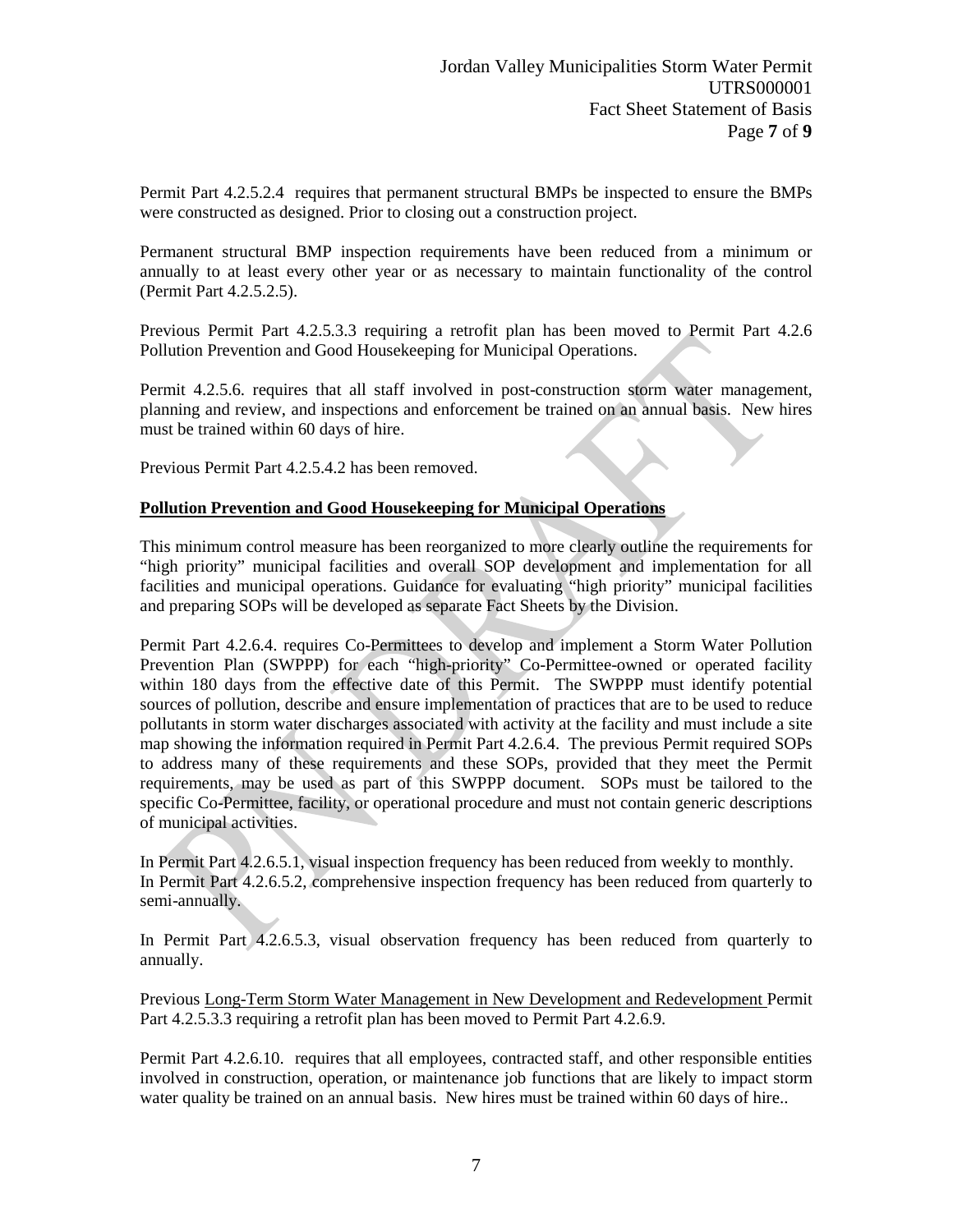# **Industrial and High Risk Runoff (Phase I Co-Permittee only)**

The previous permit required that Phase I Co-Permittee, Salt Lake County develop and implement an inspection and oversight program to monitor and control pollutants in storm water discharges to the MS4 from industrial and high risk commercial sites/sources. As of January 1, 2017 Millcreek City, as well as the Metro Townships of Emigration Canyon, Magna, Kearns, Copperton, and White City incorporated. On March 2, 2018, Millcreek City subsequently submitted an NOI for coverage as a Phase II Co-Permittee under the Jordan Valley Municipalities Storm Water Permit. As part of incorporation process, the Greater Salt Lake Municipal Services District (MSD) was created to provide municipal services to its members including the Metro Townships and the remaining unincorporated County areas. The MSD will manage the UPDES Permit and operation of its members' MS4s. On March 2, 2018, the MSD submitted an NOI for coverage as a Phase II Co-Permittee under the Jordan Valley Municipalities Storm Water Permit.

As a result of the jurisdictional changes, at the time of the permit preparation, Salt Lake County no longer had Industrial and High Risk runoff sites within its jurisdiction and therefore was not subject to the Phase I Co-Permittee requirements for Industrial and High Risk Runoff. Permit Part 4.3 was retained in the event that there are future jurisdictional changes.

## **Wet Weather Monitoring**

The previous permit required that Phase I Co-Permittee, Salt Lake County implement a wet weather monitoring plan. Due to the jurisdictional changes described above, Salt Lake County no longer owns or operates any outfalls nor does the County have jurisdiction over any municipal storm drainage infrastructure as this infrastructure is covered by separate municipalities and other Phase II permits. Therefore, due to the jurisdictional changes, at the time of the permit preparation, Salt Lake County was not subject to the Phase I Co-Permittee requirements for Wet Weather Monitoring. Permit Part 5.2.1 was retained in the event that there are future jurisdictional changes.

# **Record Keeping**

The Co-Permittees shall retain all required plans, records of all programs, records of all monitoring information, copies of all reports required by this Permit, and records of all other data required by or used to demonstrate compliance with this Permit, for at least five years as stated in Part 5.5.4. Some records, as in the case of common plans of development, may need to be retained longer than five years.

## **Reporting**

All Co-Permittees must submit an annual report to the Division by October 1 following each year of the Permit term. As stated in Permit Part 5.6, signed copies of the annual report and all other reports required by this permit must be submitted directly to the DWQ electronic document system at: [https://deq.utah.gov/water-quality/water-quality-electronic-submissions.](https://www.google.com/url?q=https://deq.utah.gov/water-quality/water-quality-electronic-submissions&sa=D&source=hangouts&ust=1531434192142000&usg=AFQjCNG5ZheX1WoWDRR8h8FhTSWadkwzUQ)